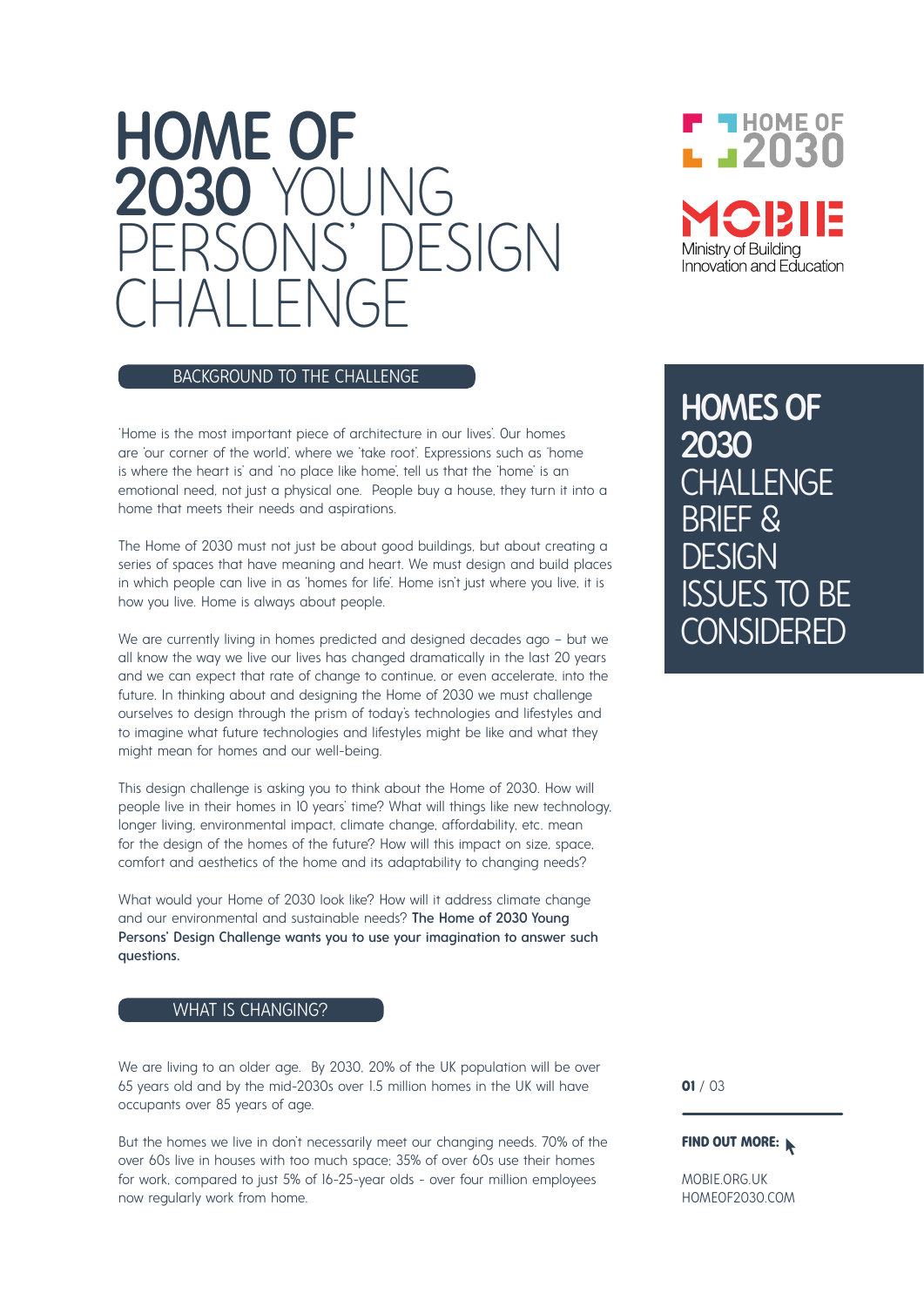On the other hand, in 2020 only a quarter of 30-year olds will own their own home, and a similar percentage will still be living with their parents. Costs, affordability, childcare, healthcare, cultural needs and an ageing society increasingly mean that three or four generations may live together in the family home.

Our homes use energy to build and run – they have an environmental footprint. In order to minimise this, we must embrace modern manufacturing thinking and practice, including Modern Methods of Construction, digital technologies, efficient, waste minimising, construction processes, and different forms of energy in building our future homes. These new green homes must be of high quality, accessible and adaptable, yet affordable, energy efficient, sustainable and delivered quickly. At the same time, they should be beautiful in appearance and provide high living standards.

#### THE DESIGN CHALLENGE

The design, composition, layout and features of the family home must be adaptable over a lifetime, flexible and accessible, not just for ageing but for people with health conditions that may limit their mobility. The home must be easily altered and extended as a family grows in size, age and as its needs change, allowing for the potential to reduce size or share living space. Your design should champion modern methods of construction, stretch the use of data technologies, and exploit new smart, healthy building materials, services, fitments and equipment. This could include for example medication reminders and monitoring for someone with dementia or learning disabilities, or smart kitchen units that automatically switch off hobs and appliances when detecting they are no longer in use.

Within the home you must consider 2030 lifestyles, spaces, layout, comfort, functional areas, family areas, private space, passage and flow. The proposed design must be buildable, structurally capable and conform to Building Regulations and be suitable for necessary Statutory Approvals. You can refer to the National Space Standards here

The buildability and sustainability of your Home of 2030, compared to the homes of 2020, must demonstrate excellent quality development, design and performance. It should be faster, cheaper, consume less energy in operation, use less lifetime carbon, allow for low carbon heating, have less material demands, and provide good ventilation and air quality compared to today's housing. The home will need to be climate resilient (e.g. to overheating).

Homes will be needed in rural areas as well as our towns and cities. Whether urban or rural, consideration must be extended beyond the home and into the neighbourhood, communities and local natural environment. This should include travel.

In developing your design, you must:

- Research the issues that are facing the homes and their occupiers in the future and consider what this might mean for their design and layout;
- Consider the design and materials that you will use for the Home of 2030 this could include alternative, non-traditional, green, sustainable materials, or recycled materials;
- Consider the technology and data that might be incorporated in the home to make it user friendly and adaptable to changing needs.



HOMES OF 2030 **CHALLENGE** BRIEF & **DESIGN** ISSUES TO BE **CONSIDERED** 

**02** / 03

#### **FIND OUT MORE:**

MOBIE.ORG.UK HOMEOF2030.COM